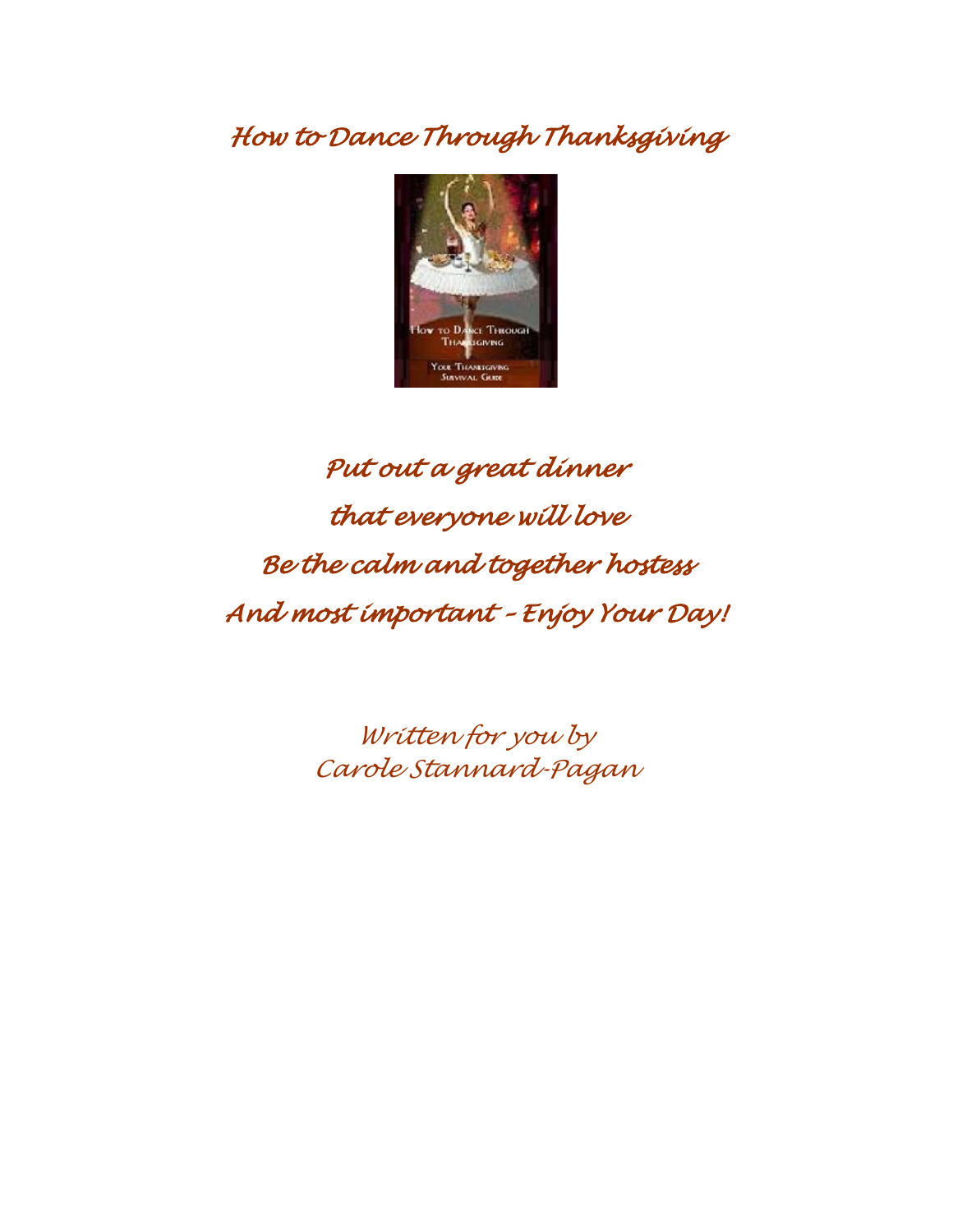### *Thanks for downloading this survival report. I hope it helps you have a wonderful Thanksgiving Day.*

You are free to pass this report on to anyone you wish, as long as it remains intact. You cannot charge for it though. Let's pass it on in the spirit of giving!

In this report you will find-

- $\triangleright$  ..Things you can start doing now to take the load off.
- $\blacktriangleright$  ..Housecleaning plan
- $\triangleright$  ..Shopping lists
- ..Menu planning
- > ..Checklists
- ..Resources

I don't know about you, but I like to work smart, not hard. I don't want to work any harder than the next guy, but, I do like superior results. When it comes to Thanksgiving dinner, I want a memorable day and rave reviews.

The other good news? When it's done right, it really is a pretty healthy meal.

Seasonal favorites like turkey, cranberries, sweet potatoes, carrots, and pumpkin are all very good for you. If I had my way, I'd skip putting out the mashed potatoes, bread and rolls, and corn – but you gotta have them for some people. You can't force anyone to eat better. Just put out the good foods and hope they'll make the right choices. I know you will!

If you would like to learn more about what the 'Super Foods' can do for your health – how to eat healthy even if you're insanely busy, how to eat for optimal health, and steal some of my best recipes - Check out

"http://commonsenseliving.com/members/index.php/recipes/holiday-entertaining" There's a lot of delicious food that's actually good for you!

If you've suffered through too many dry turkeys, or you've never made a turkey before in your life - you're going to learn how to make a great moist turkey. You'll never want to eat anyone else's turkey. Which means like me, you'll be doing Thanksgiving dinner forever more – but it's ok. You'll know how to dance through it!

So let's get started!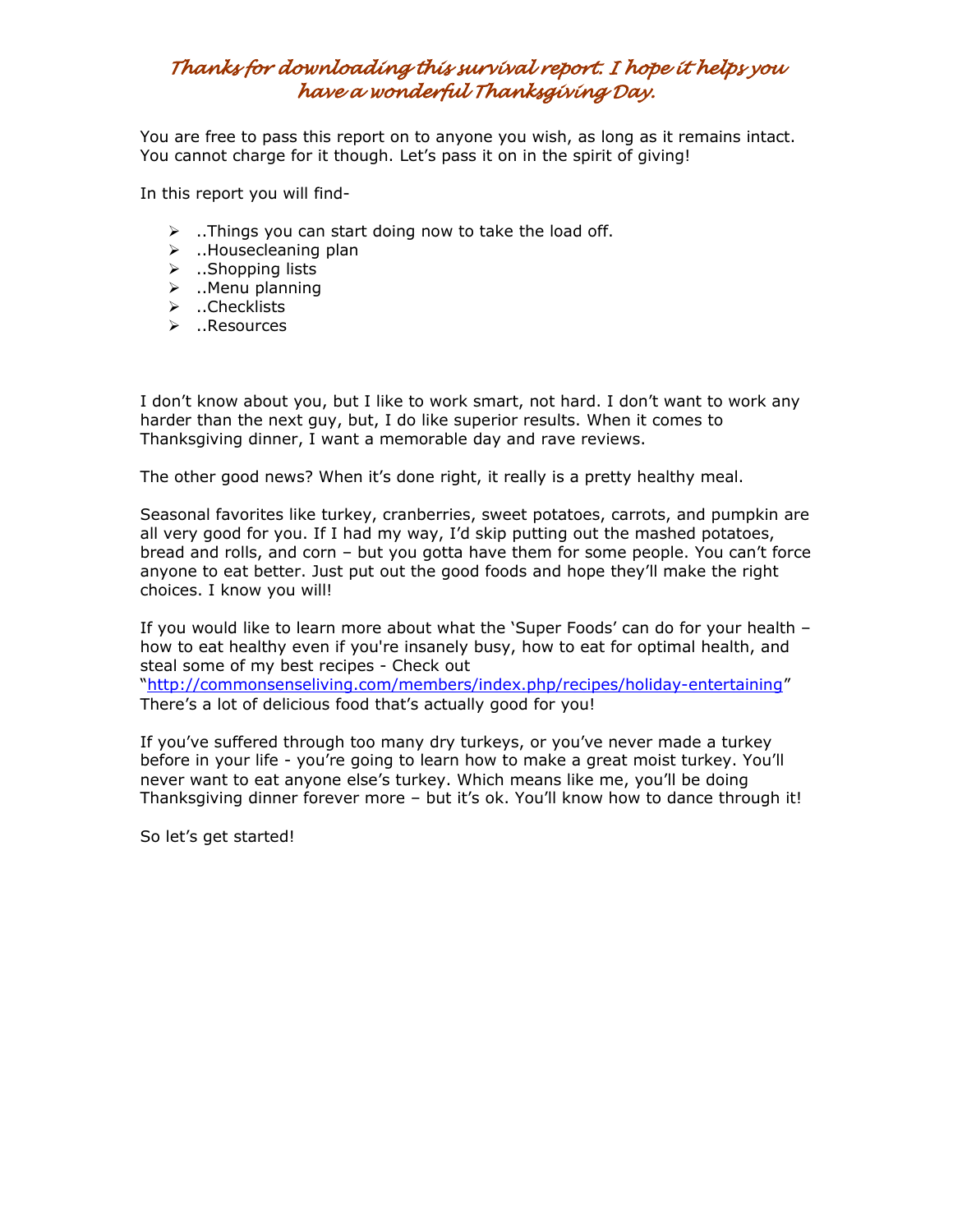\*\*\*\*\*\*\*\*\*\*\*\*\*\*\*\*\*\*\*\*\*\*\*\*\*\*\*\*\*\*\*\*\*\*\*\*\*\*\*\*\*\*\*

Thanksgiving…

Visions of a table full of delicious looking food that looks like it came right out of Better Homes and Gardens. Family and friends gathered around anxiously awaiting the go ahead to dig in to the scrumptious feast that you have put out, and by the way... "You look Great! How do you do it all?"

I'm going to help you breeze through this Thanksgiving. How would that be?

Here is a plan for the 3 weeks before Thanksgiving to help you glide through the holiday stress free.

Oh, don't worry. You know me. We're not going to work hard. We're going to work smart! Little things and a good plan.

Before we get to the plan - I'm here to bust an old myth.

Everyone is always all stressed out over eating Thanksgiving dinner. All that food, all those calories, so much fat, yada, yada, yada.

Baloney! This is one great opportunity to stuff your family with tons of good for you foods, and they won't suspect a thing.

That's right. I'm here to tell you that Thanksgiving dinner is one of the healthiest meals of the year. Now doesn't that ease your guilty conscience a bit?

Don't believe me? OK, lets take a look at the most traditional Thanksgiving dinner foods –

#### **Almonds**

Used since the middle ages to relieve heartburn. A one-and-a-half ounce handful of almonds, is a great source of antioxidants, vitamin E and magnesium and contains protein, fiber, potassium, calcium, phosphorus and iron. Almonds and other nuts contain phytochemicals –that have been shown to protect against heart disease, stroke, and other chronic diseases. The following nuts are included in the new claims: almonds, hazelnuts, pecans, pistachios, walnuts and peanuts.

Almondscontain ALA, and can reduce cholesterol as well as prescription drugs and reduce triglycerides. Almonds contain more calcium than any other nut. Nuts also contain LArginine, which helps reduce blood clotting that causes clogged arteries, helps your body repair tissue, and supports your immune system.

Vitamin E and C have been shown to reduce your number of colds.

Throw some in your fresh green beans!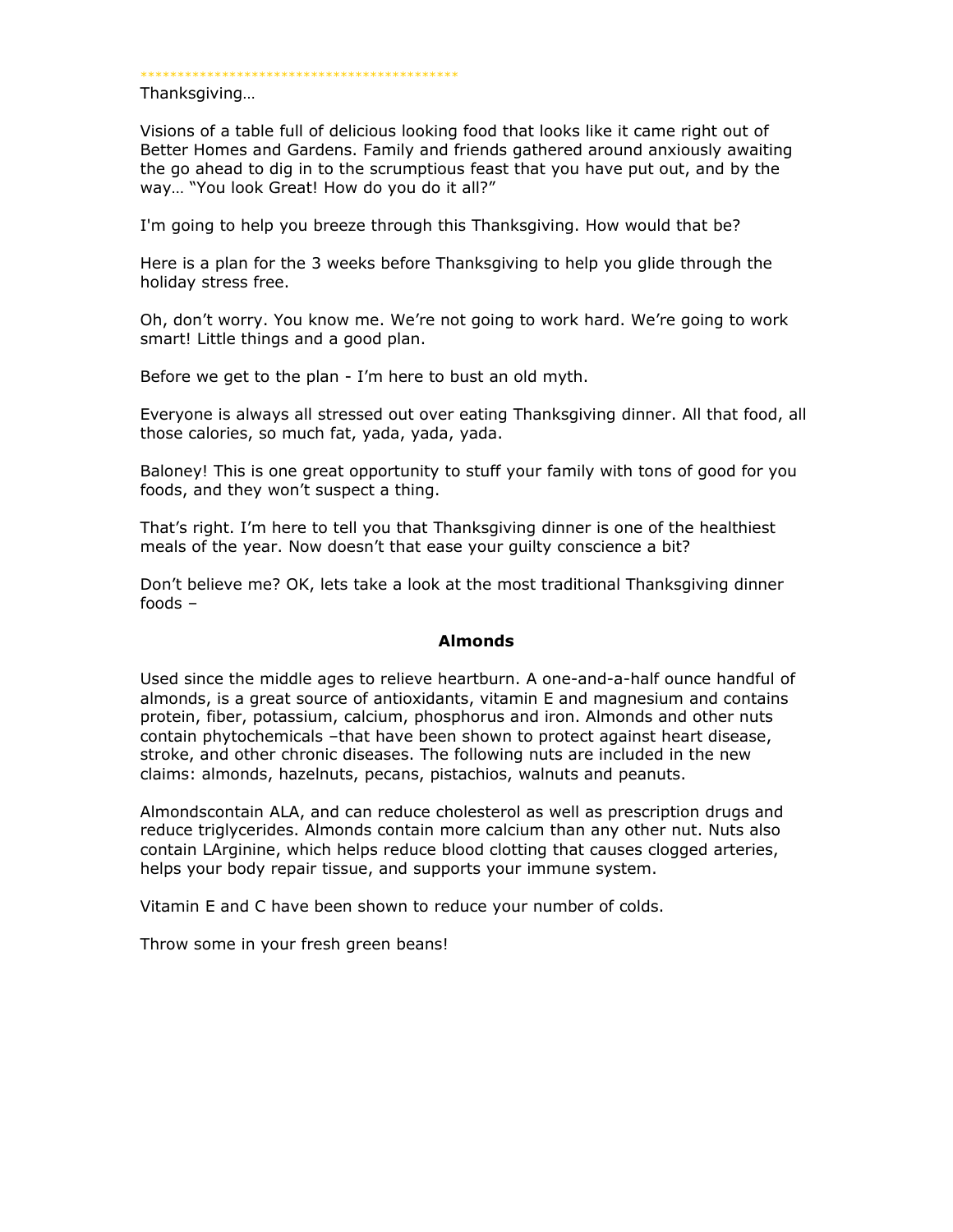#### **Broccoli**

High in fiber, vitamin c, vitamin A, carotenoids, calcium, and folic acid. The isothiocynanates stimulate the liver to break down pesticides and other carcinogens. Cruciferous vegetables contain sulforaphane which is said to not only prevent changes that can lead to cancer in breast cells, but also has been found to stop the growth of malignant breast cells by stopping the cancer cell's ability to divide. A famous John Hopkins study in 1992 found that broccoli helped prevent the growth of tumors, and reduced the size of the tumors that did grow by up to 75%. The catch here is that to release the sulforaphane, the broccoli must be lightly steamed for 3 to 4 minutes.

Cruciferous vegetables (broccoli, cauliflower, Brussels sprouts) help to remove excess estrogens from your body. We are exposed to hundreds of estrogen mimaking chemicals every day from the soy in our foods, to the plastics they are packaged in.

Broccoli also contains alpha-lipoic acid, or A.L.A., which strengthens cell metabolism of liver and heart cells making them better able to withstand our abuse.

Broccoli is also high in magnesium. Magnesium deficiency is linked to eyesight problems, bone loss, heart disease, colon cancer, and even MS.

Broccoli also contains indole-3-carbinol, which makes it harder for estrogen to bind to breast tissue, which reduces monthly type breast pain.

With the exception of releasing sulforaphane, broccoli is best eaten raw. It has the most nutrients if you let it sit just a few minutes (not hours) after cutting. Sounds weird, but cutting releases an enzyme. Same is true for garlic.

#### **Carrots**

Carrots are famous for Carotenoids for reducing risk of heart disease and skin cancer. New studies show they're not as effective as previously thought in preserving eyesight. Has been used in many cultures to reduce menstrual pain. Carrot juice helps to relieve diarrhea.

#### **Chocolate**

Natural mood enhancer, now also thought to help reduce risk of heart disease and high blood pressure (maybe something to do with being in a good mood?). Dark chocolate contains a high amount of Flavonoids - antioxidants that fight heart disease, reduce plaque build up in arteries, reduce blood pressure, and increase good cholesterol.

Dark chocolate also contains trace amount of A, B1, C, D, and E, iron and magnesium. Chocolate also contains L-Arginine which helps reduce blood clotting that causes clogged arteries, helps your body repair tissue, and supports your immune system.

Choose higher quality for lower fat and sugar content. 1 ounce of dark chocolate has 10 times more antioxidants than a strawberry.

But strawberries dipped in dark chocolate would cover all the bases, wouldn't it?

#### **Coffee**

Good news! Coffee seems to prevent type 2 diabetes, Parkinson's, and Alzheimer's.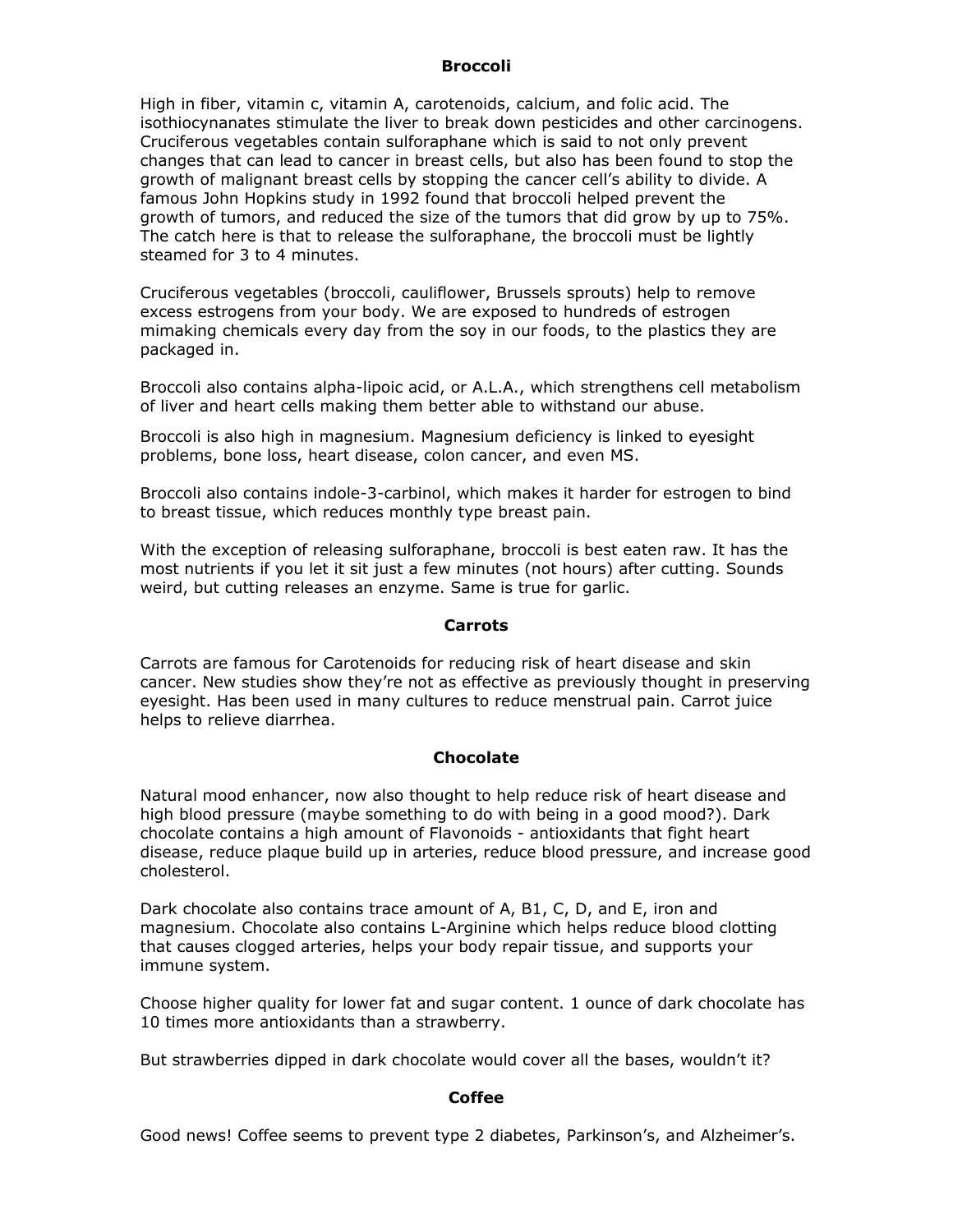It reduces your risk of colon cancer by keeping you regular. Research says it reduces the risk of kidney stones, though my sister who is a heavy coffee drinker still had kidney stones. Coffee contains theophylline with acts as a bronchodilator, which helps asthma symptoms. It may also help prevent cirrhosis of the liver, skin cancer and gallstones.

Coffee contains a multitude of nutrients – riboflavin, potassium, magnesium, zinc, niacin, folate, sodium, thiamin, protein, calcium, and vitamin k. Coffee is full of antiinflammatory antioxidants, and for many people, coffee is their main source of antioxidants.

Coffee can cause anxiety, headaches, heartburn, high blood pressure, yellow teeth, and possibly heart attacks, so be aware of your sensitivity to caffeine. If caffeine sends you bouncing off the walls, increasing your coffee intake would not be a good idea for you.

#### **Cranberries**

One of my favorite Super-Foods! You already know to drink cranberry juice when you have a urinary tract infection. Cranberry juice flushes bacteria that causes urinary tract infections.

But did you know that cranberries reduce cholesterol, help reduce dental plaque, and the bacteria that cause stomach and intestinal ulcers.

Cranberries also contain flavonoids called oligomeric proanthocyanidins or OPCs. These help stop the oxidation of bad cholesterol. They may also help prevent plaque build up in the arteries, which helps ward off heart disease, stroke, and varicose veins. Cranberries have the highest antioxidants of any fruit.

And antioxidants help keep your skin looking great.

#### **Pickles**

The vinegar in pickles can reduce your blood sugar spikes after meals. It can also help you lose weight by preventing your body from digesting some carbohydrates.

#### **Potatoes**

High in potassium and antioxidants. Because of soil contamination and pesticides, it is best to use organic potatoes. You know, it's what you put on it that makes it unhealthy.

#### **Pumpkin**

Pumpkin contains Lutein, which reduces the risk of heart disease and stroke, and age related macular degeneration. And its orange, so you know it contains carotene. Its also high in potassium and fiber. It seems to be everyone's favorite healthy food these days.

#### **Sage**

Improves memory, behavior, and attention. When combined with Lemon Balm it improves memory and mood. Sage is helpful in managing symptoms of Alzheimer's disease.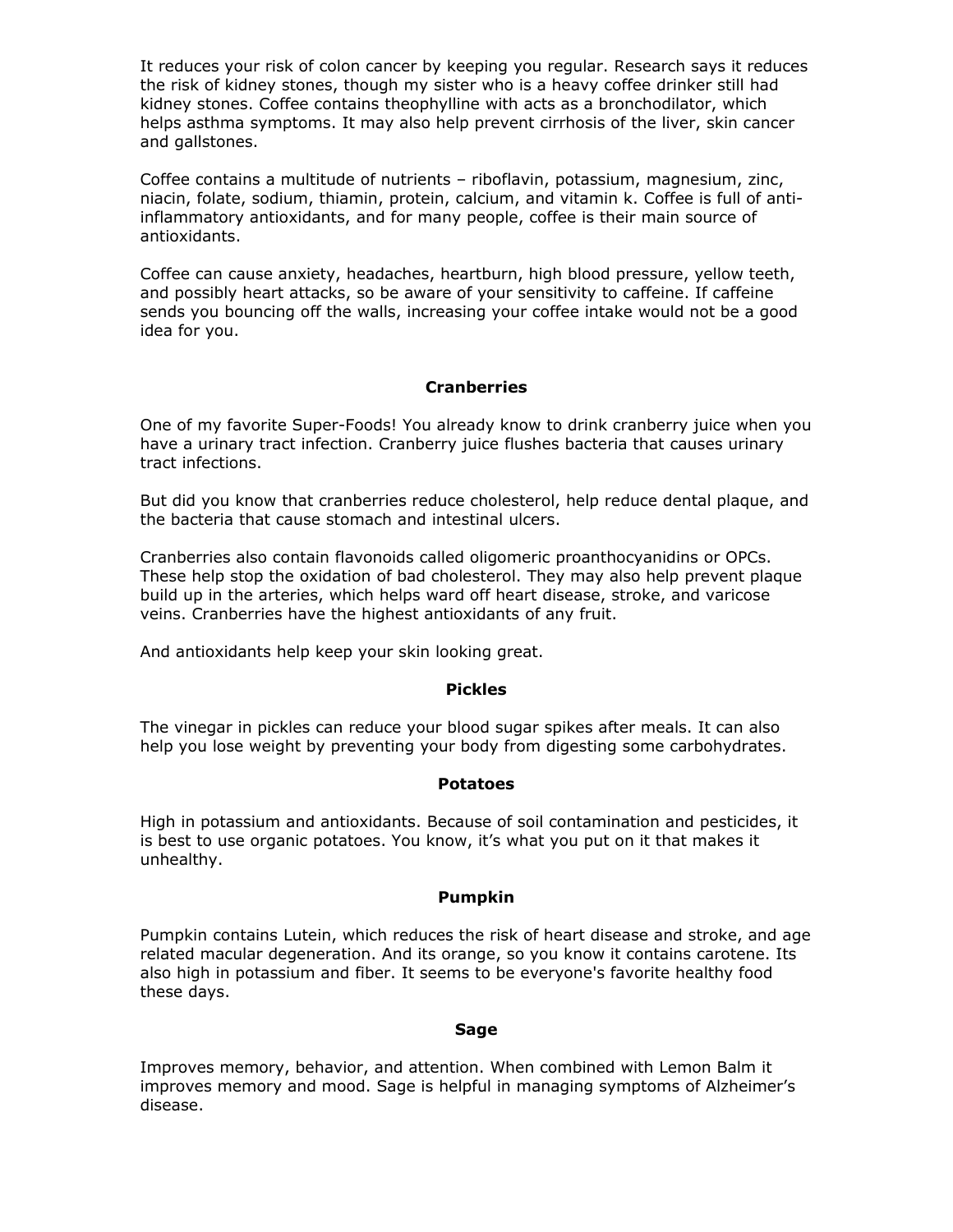#### **Sweet Potato**

It's orange, so you know it's full of beta-carotene – which you know is converted into vitamin A, which is good for eyes and skin. Also high in vitamin C, carotenoids, potassium, and fiber.

#### **Turkey**

Turkey is very high in protein! Turkey is also high in selenium which helps repair DNA damage to your cells, regulates your thyroid, and strengthens your immune system. Its also high in niacin and B6 to help your heart, and helps all of the functions that regulate sugar in your system. And it's low in fat.

#### **Walnuts**

A healthy fat source otherwise known as Omega 3 fatty acids. Walnuts are a great source of alpha-lipoic acid, or A.L.A., which strengthens cell metabolism of liver and heart cells making them better able to withstand our abuse, and helps to reduce triglycerides. Nuts also contain L-Arginine, which helps reduce blood clotting that causes clogged arteries, helps your body repair tissue, and supports your immune system. But only a handful – nuts are high in calories.

#### **Wine**

Some varieties contain a cholesterol fighting chemical called saponins. Zinfandel has been found to have the highest saponins. All wines, when limited to about 5 glasses a week, helps raise good cholesterol. Good cholesterol helps your body get rid of the bad cholesterol.

Red Wine also contains resveratol – a compound that blocks a key protein that cancer cells need to survive – actually starving them to death.

And it does the same thing for colds and flu viruses. I can personally attest to this. If you're feeling like you're coming down with something, have a glass of wine and get 8 hours sleep.

Warning! Drinking alcohol on an empty stomach can raise blood pressure by as much as 40%.

Whew! And that's not to mention onions, parsley, nutmeg, tea, strawberries, blueberries, raspberries, green beans, cinnamon, or many other foods that you might traditionally serve. They're all good for you!

You didn't know healthy eating was so great, did you? You can stuff your family full of vitamins and they won't suspect a thing!

This is just a small taste of what you'll discover in your members area at [CommonSenseLiving.com/members](http://CommonSenseLiving.com/members) you will find more recipes, the healthy foods index and more to help you manage a busy, yet healthy lifestyle!

On to the plan - Let's start easing in….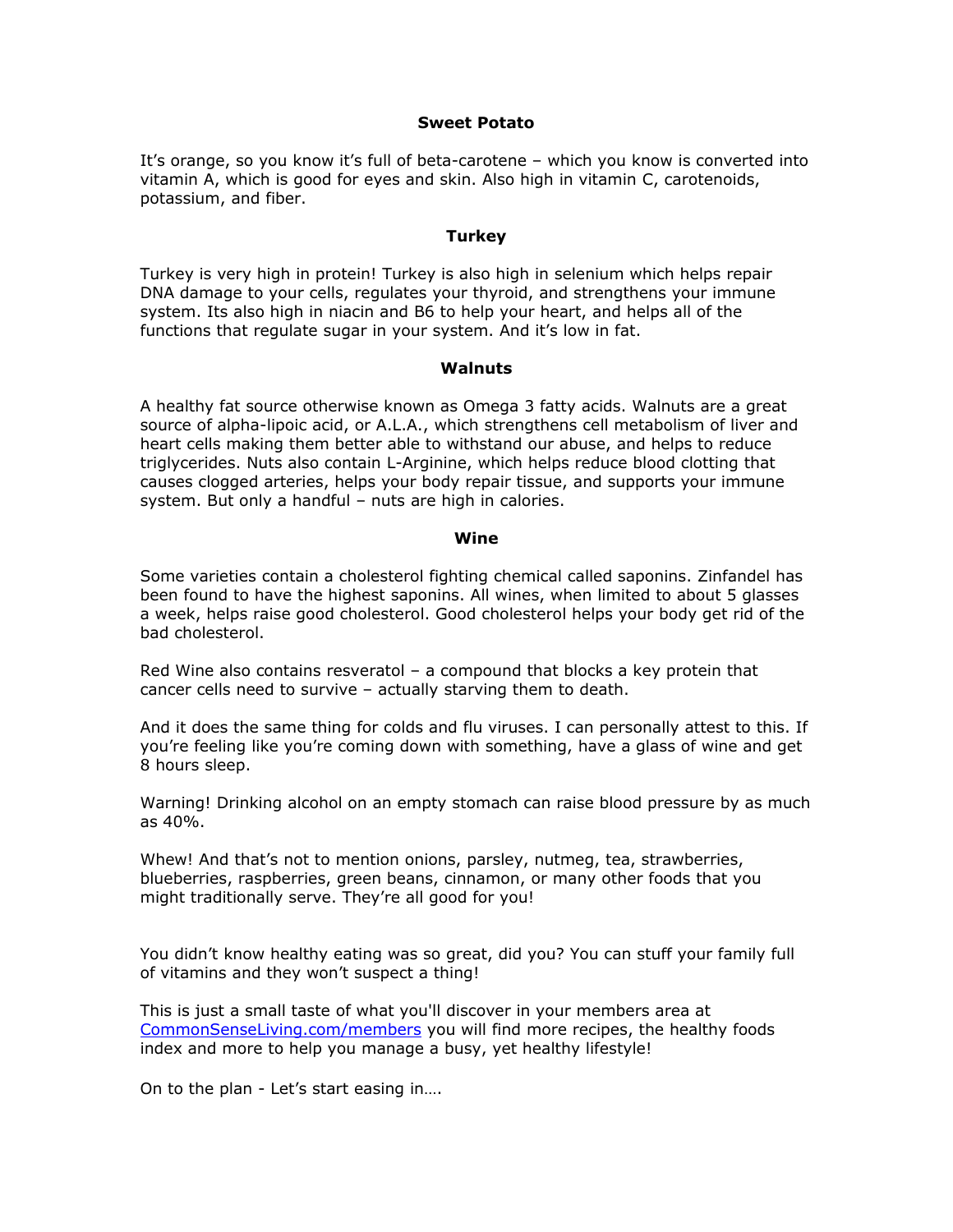#### **3 Weeks Before – First week of November -**

In the next few days you need to:

>Write out your guest list.

>Plan your menu.

>Touch base with people to find out how many are actually coming. Assign them each something to bring. Even if it's pop, wine, napkins, can of whipped cream, coffee, whatever. Every little bit helps.

>Make 2 shopping lists.

The first list is dry goods, canned goods, etc. Stuff that can be bought ahead of time.

The second list will be fresh items, the things that need to be bought just a day or two before.

Don't forget that if you buy a frozen Turkey, you have to let it thaw in the fridge for about 3 days. Plan accordingly. I usually buy mine the Sunday or Monday before.

>Buy the items on the first list now – especially anything on sale ;-)

>Order any other special order stuff. Desserts, etc.

>Do all of the heavy laundry this week. Tablecloths, napkins, etc.

Make sure the sheets and plenty of towels are ready. Even if you don't anticipate out of town guests, this is a good move anyway. You never know when people may end up staying. It gets late. Too much drinking. Bad weather….

>Start doing a thorough cleaning. If you follow the Clean Freak System keeping your house clean is a breeze. There's probably not a lot that needs to be done outside of your normal cleaning schedule. You just need to do a couple extra things to prepare for possible overnight guests. If you don't yet have the system, you can get it here [http://HowtoCleanHouseFast.com](http://HowtoCleanHouseFast.com/) . It will make your life a whole lot easier!

>Do you have enough silverware? Drinking glasses? Chairs? Get what you need now.

There-now. You're off to a good start. Don't you feel better already?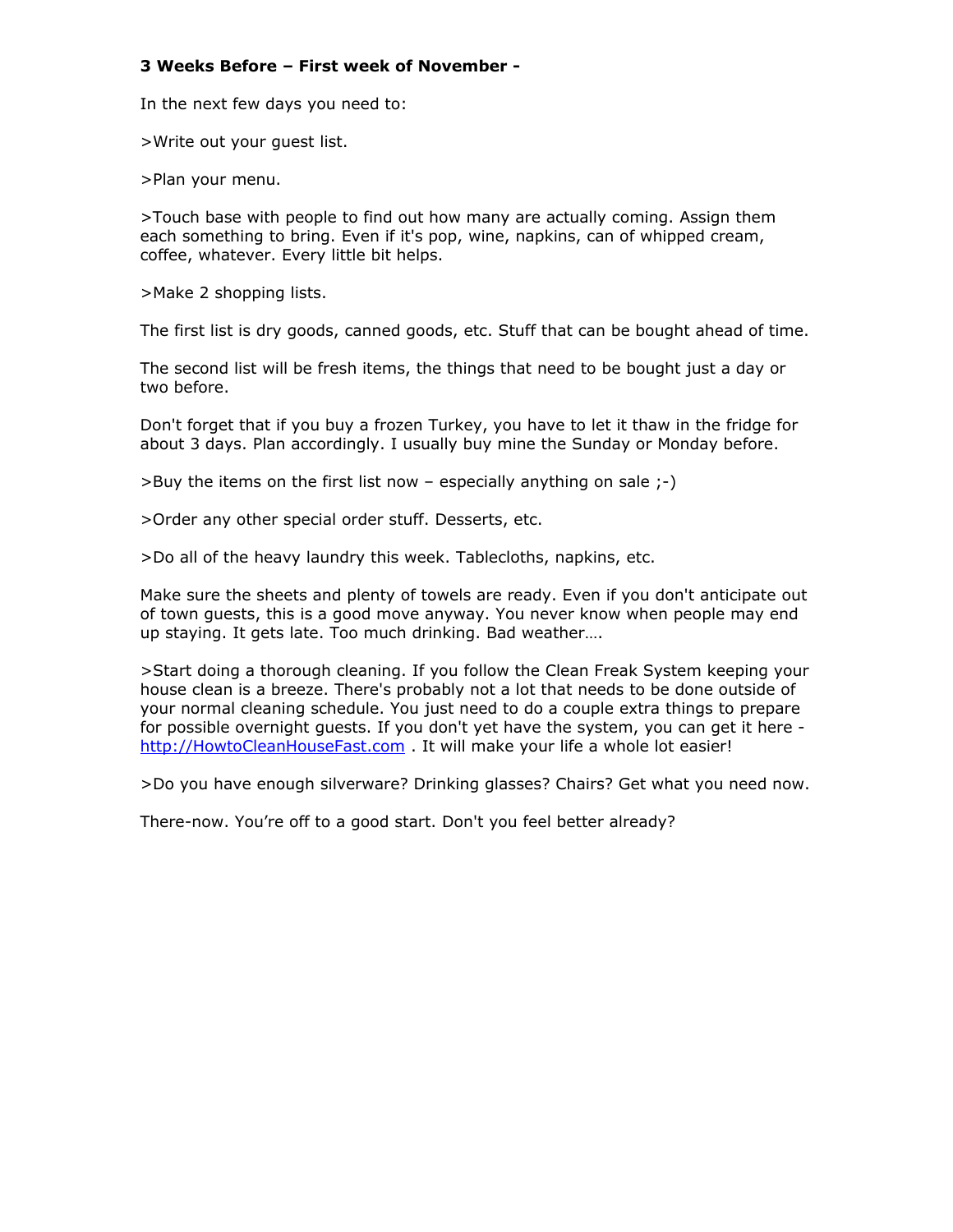#### **What to serve?**

Need help with a menu? Here's my traditional menu -

(average 12 people)

24 lb. Turkey **Stuffing** Gravy Mashed potatoes Mashed Sweet Potatoes with Toasted Marshmallow topping Glazed carrots, Green bean casserole Corn casserole Cranberry Sauce Cranberry/Walnut jello mold Croissants (or rolls) Pickles, olives Green onions Radishes Birthday Cake (my daughter's birthday is on the 25th) Pumpkin Pie Lemon Meringue Pie (only if sister comes and brings it)

When else can you load people up on all these healthy foods? And they love it! Turkey, sweet potatoes, cranberries, carrots, green vegetables … Heck, everything on this dinner plan except the stuffing, gravy, and desserts is good for you.

So here is my shopping list for this week:

Foil Roasting Pan (cook and toss) Aluminum Foil 2 bags, Brownberry Stuffing (yeah, I cheat here) 4 packages French's Turkey Gravy mix. For homemade gravy- Cornstarch or flour. It's a good idea to have mix on hand, just in case! Laureys is full of icky stuff. Bag of Marshmallows Brown Sugar 1 bag slivered almonds Large bag of Green Beans (for green bean casserole.) 2 packages frozen cranberries 1 can Fried Onion Rings 2 cans mushroom soup 1 cans corn 1 can cream style corn 2 cans Black olives 1 jar green olives 5 lbs. of Butter (I know. Any left can be used for cookies) Box of Ritz Crackers (for Corn casserole) Can of Whipped Cream (it will hold up fine) or you can make your own. Its easy. Lemon Juice for lemonade, or tea for iced tea, or both for Arnold Palmers. Wine Coffee Flavored Creamers Dinner Napkins Dish Soap Paper towels Toilet Paper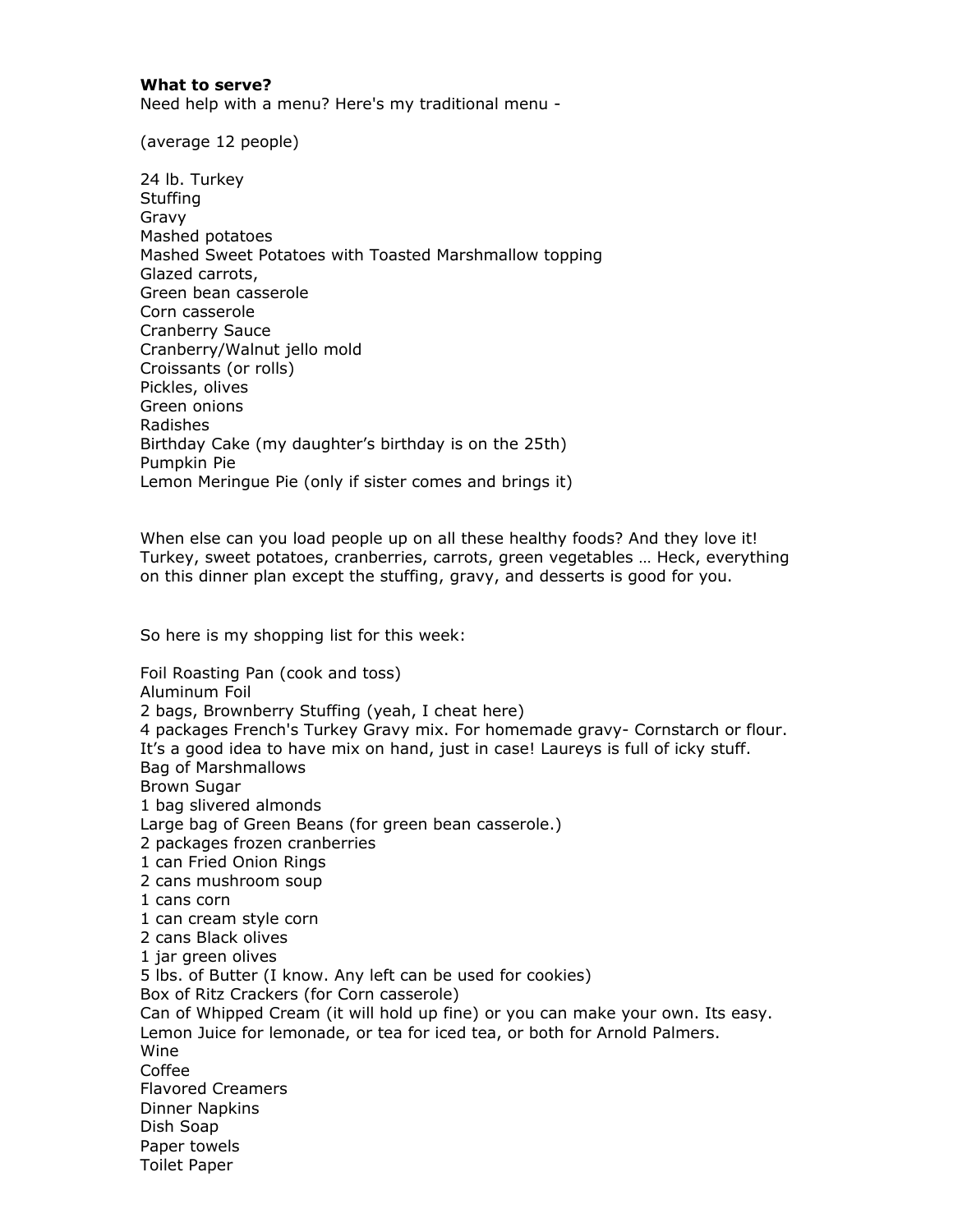I'm also assuming you have the seasonings you need – but you may want to double check your recipes. [You can find all of my recipes here if you need them.](http://commonsenseliving.com/members/index.php/recipes/holiday-entertaining)

Also check bath soap, shampoo and toothpaste. You don't want to run out of these things if people stay over. I like to have a couple of extra toothbrushes on hand too.

If you want to be a really great host/hostess, go to th sample size aisle and buy small deodorants, mouthwash, etc. for guests to use.

Note: Someone else usually brings the jello mold and pies. I order the croissants and birthday cake. I used to make all the desserts too, but then I got smarter  $;-)$ 

Now if you've been on my list for a few years, this menu looks pretty familiar. Whenever we start talking about Thanksgiving dinner, everyone starts bringing up their favorite dishes. If you don't have it for them, they're going to be upset. They want their favorites, so don't upset the apple cart!

We've had people try trendier things – spicier turkey, weird stuffings, fried turkey, and so on. It doesn't fly. Don't beat yourself up trying to come up with something new and different.

The green bean casserole and the corn casserole call for more canned goods than I would like. I'll actually pick 2 or 3 vegetable dishes depending on how many people are coming.

So what does that leave for the next shopping list? Not much: **Turkey** Bag of baby carrots 4 - 6 Large Sweet Potatoes 5 lb. bag of potatoes Green onions Radishes Milk Eggnog (not good for you, but ...)

Next week we will go through a day-by-day schedule to keep you on track.

Just think, this year you can actually enjoy dinner!

#### **Week 2**

Did you finish everything from part one last week? I didn't think so.

That's OK, but let's recap what needs to be done by next Friday if you are going to keep your stress levels down.

>Finalize your menu.

>Touch base with people to find out how many are actually coming.

>Assign them each something to bring. Even if it's pop, wine, napkins, whipped cream (NOT Cool Whip!), coffee, whatever. Every little bit helps. Just make sure that you can count on the person you've assigned it to.

>Buy dry goods, canned goods, etc. Stuff that can be bought ahead of time.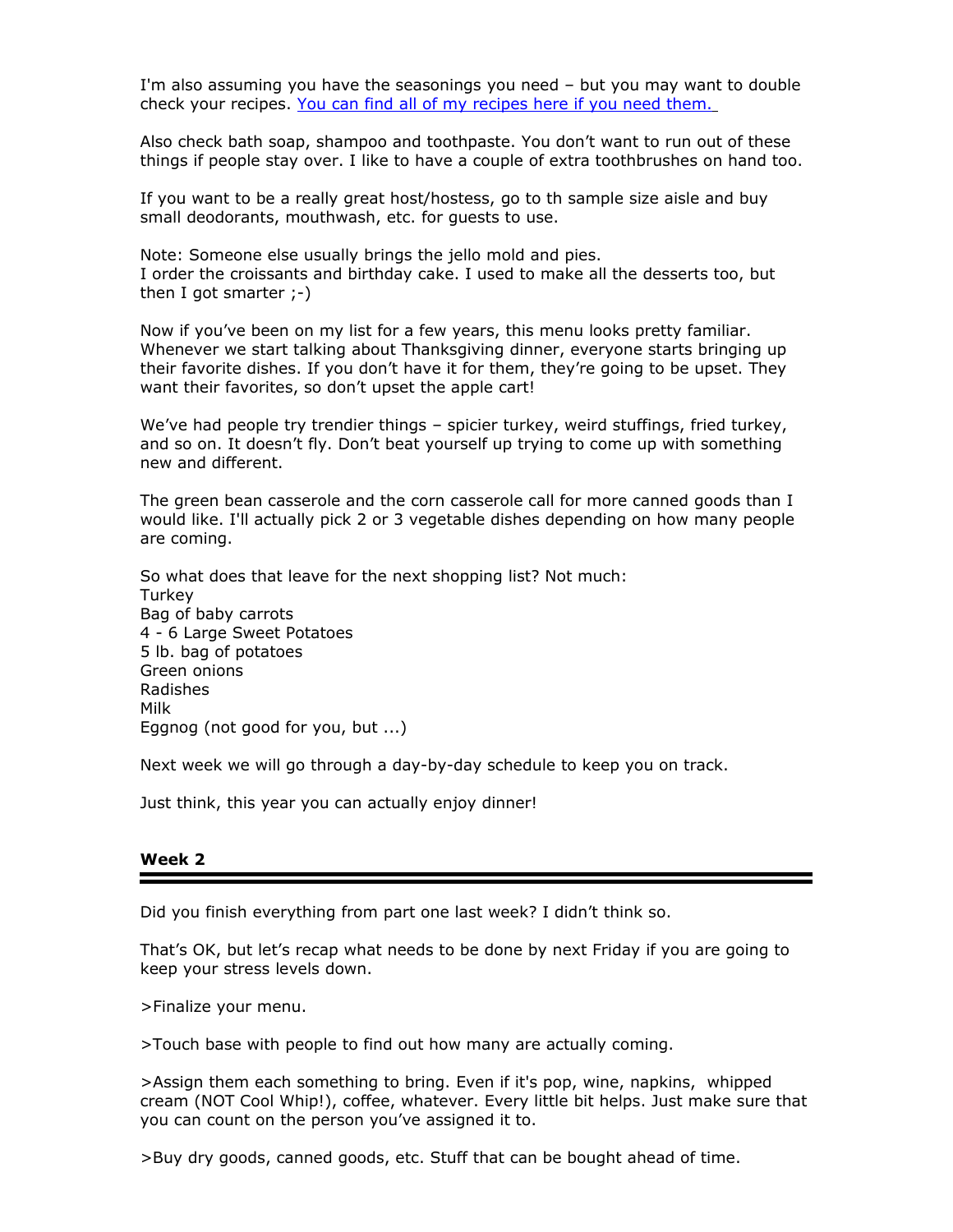>Order any other special order stuff. Desserts, etc.

>Finish up housecleaning and laundry. Have house prepared for possible overnight guests. You never know.

>Do you have enough silverware? Drinking glasses? Chairs? Get what you need now.

>Get all of the good dishes and glass-wear washed.

Don't you feel like you should be running around more? Seems too easy, doesn't it?

Just make sure you have finished these tasks. The last few days will be a lot easier than you ever imagined, if you just stick with the plan.

Next week we will go through a day-by-day, and even a step-by-step schedule to get that dinner on the table in style

So how are you feeling? In control?

Isn't it great?

Time to dance.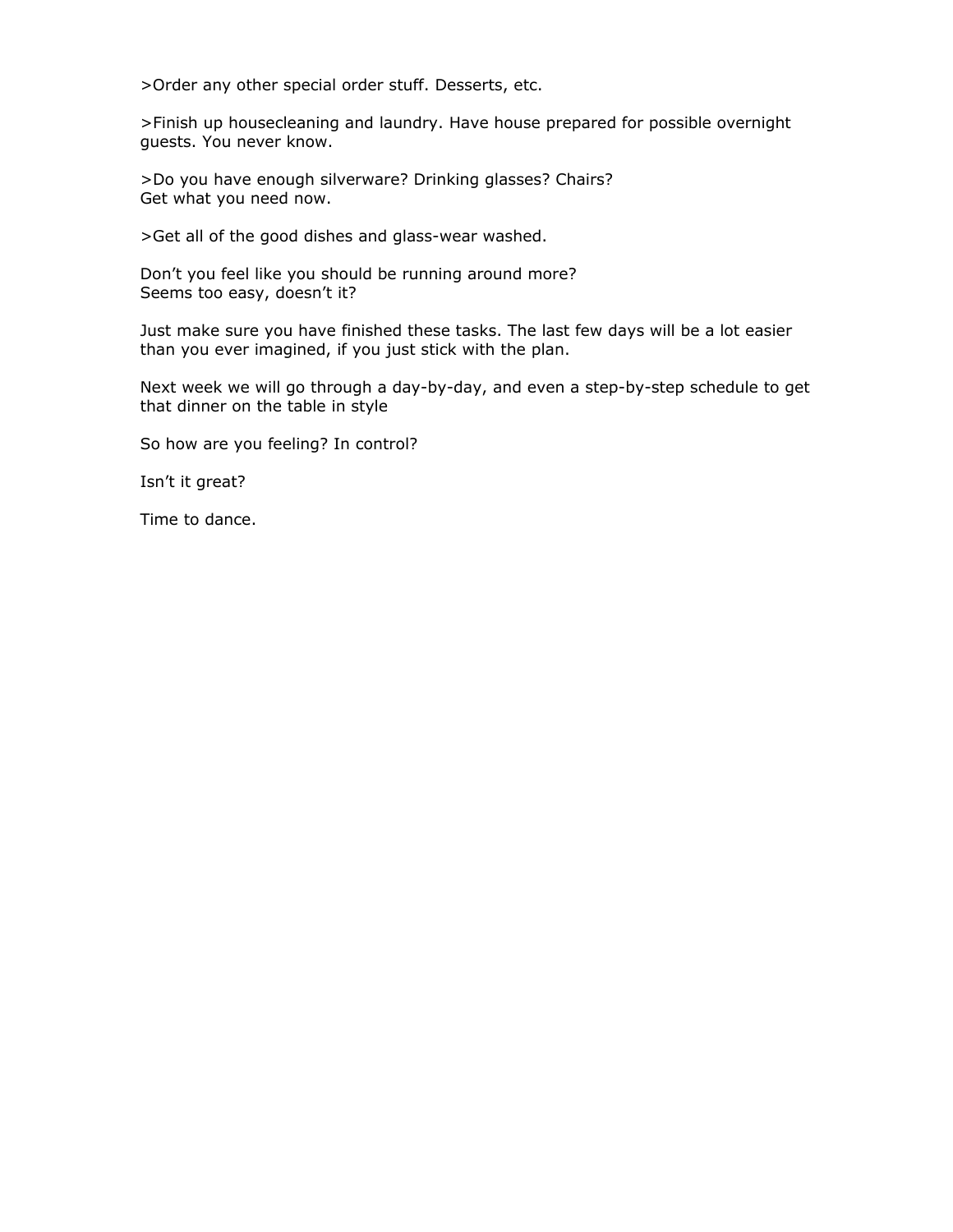#### **Week 3**

The Count Down Begins

The Weekend Before…

Finish shopping except for anything that needs to be absolutely fresh. If you are serving any raw vegetables, you want to buy those later. Same goes for breads and rolls.

If you don't have a feather duster, or some pledge Wipes or something like that, get some.

If you haven't ordered bakery items, do it now!

Give the house a really good cleaning so all you have to worry about is picking up and touching up.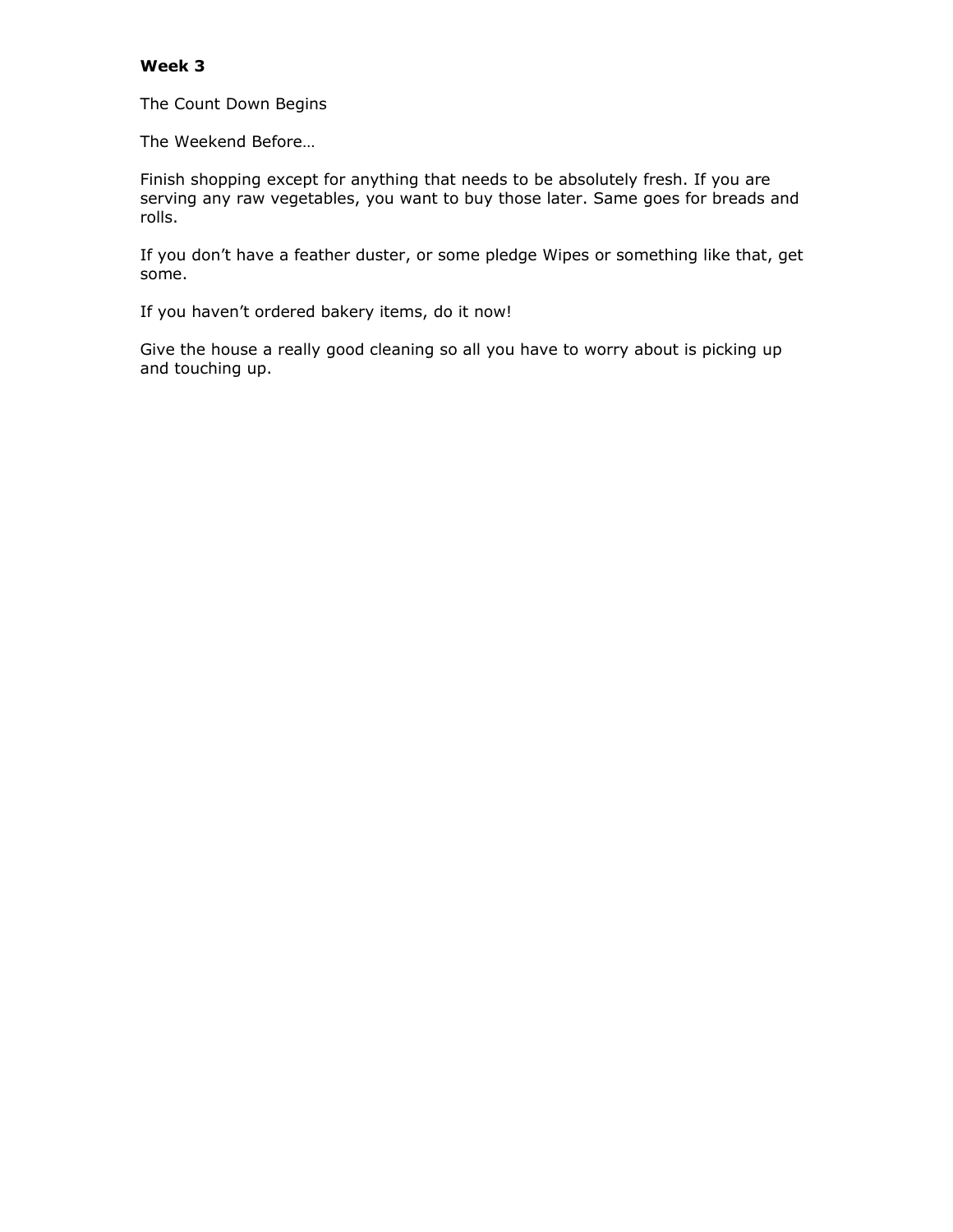#### **Wednesday night-**

Cut up any fresh vegetables. Put in the refrigerator in zip lock bags. Or in the case of celery or carrots, put in water. Especially if you make the fancy curly cuts, radish roses and such. The cold water actually makes the curls happen. I know, nobody does this anymore. Not even me. But they are really cool looking.

Vegetables do start to lose nutrients the moment you cut them open. So nutrionally it would be best to not cut the vegetables yet. But unless you are really good at this big dinner stuff, I would suggest getting as much done the night before as you can.

Potatoes can be cut and placed in cold water in the refrigerator too.

Make any salads, jello molds, deviled eggs… stuff like that.

Make sure desserts are completed.

Put tablecloth on the table. Set out dishes and silverware. Cover with a towel to keep clean.

Check to make sure turkey is almost thawed.

Wash turkey roaster. I use a foil roaster and just pitch the whole mess when we're done.

Get a good night's sleep.

We're getting down to the wire! Not to worry though, you have it under control.

The shopping is done.

You've done a thorough housecleaning.

The baking is either assigned, or done

Now we ease into the final stretch ………………..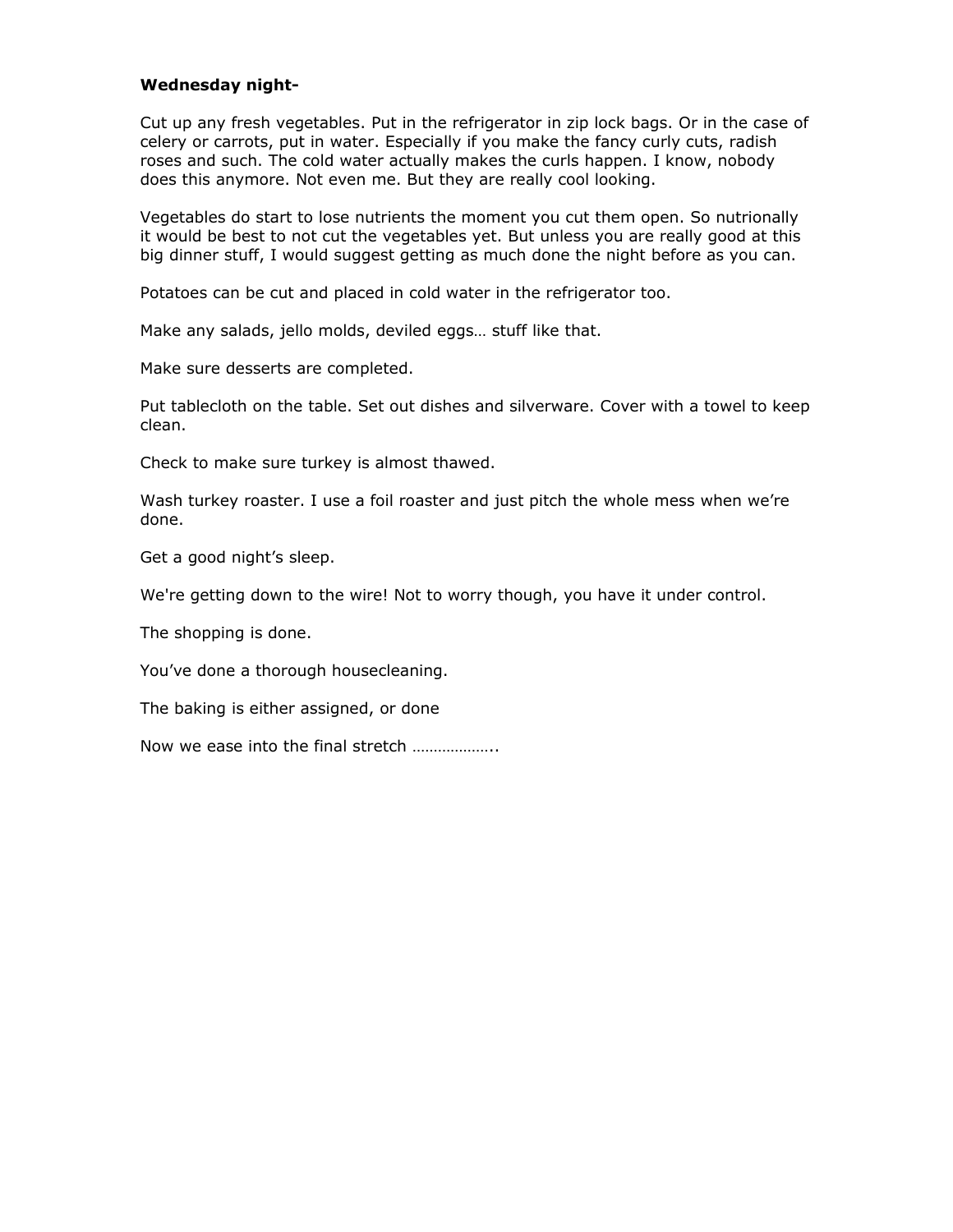Print out these checklists and keep them handy to keep you on track!

#### **Wednesday night -**

**EXECUTE:** Finish any baking.

\_\_\_\_ Make sure turkey is thawing nicely. If not, put it in the kitchen sink in cold water for a couple of hours. Move it back into the fridge before going to bed. DO NOT leave it out.

\_\_\_\_ Wash the good dinner dishes, silverware, and glasses. Put them on the dining room table. Don't forget serving dishes and coffee servers. Cover with towels so they will stay clean.

- \_\_\_\_ Make any jello molds and cold salads.
- \_\_\_\_ Cut up any fresh vegetables. Store in zip lock bags.
- \_\_\_\_ If you make your stuffing from scratch, prepare bread.
- \_\_\_\_ Do a once over on the house. Vacuum, dust, wipe down the bathroom.
- \_\_\_\_ Get a good nights sleep.

I know, a lot of people make more ahead and reheat. To me, that's like eating leftovers!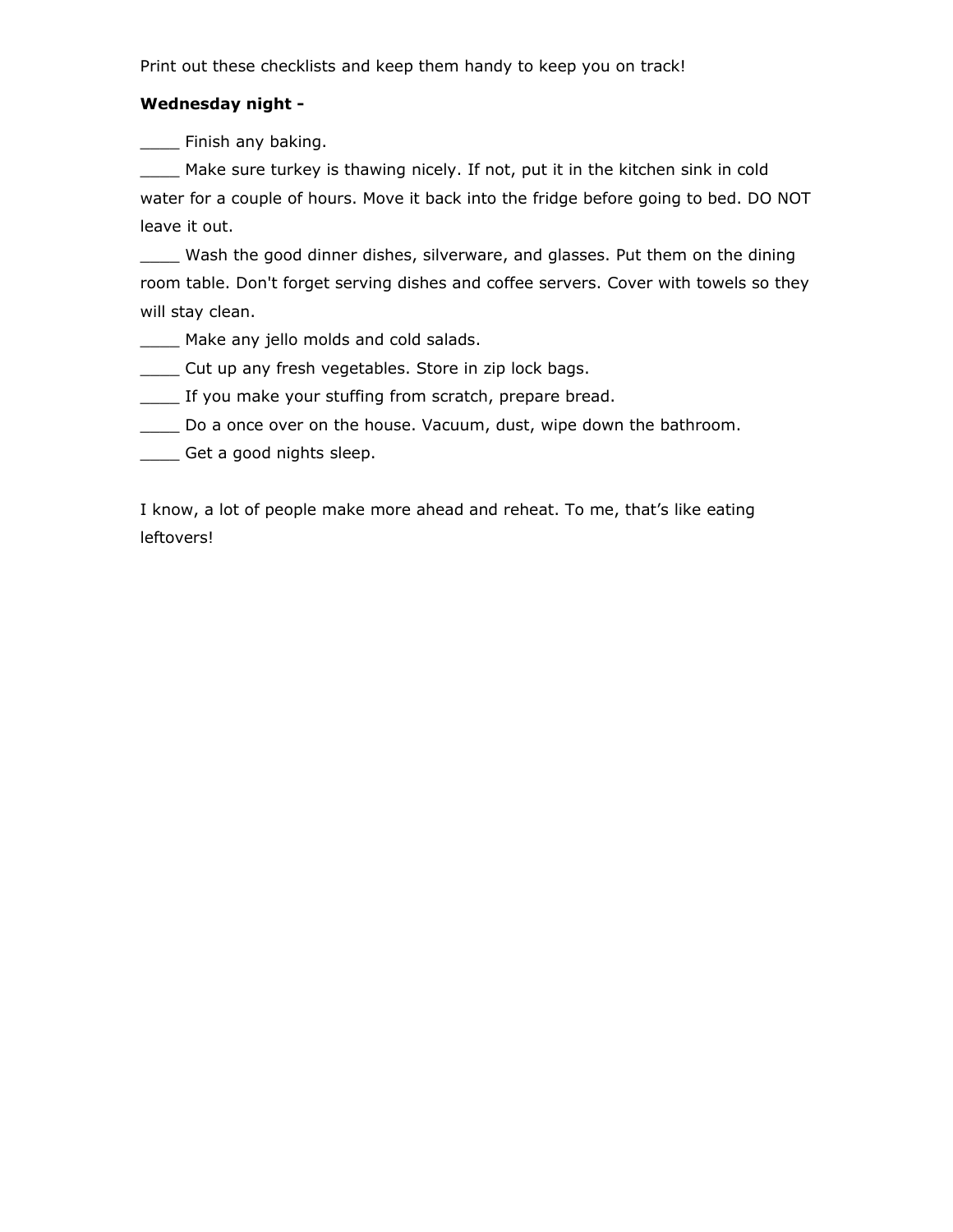#### **Thursday Morning**

Here is the real test of character. Getting the big meal prepared and on the table and still having enough energy to enjoy it!

Here we go-

The time you have to get up depends largely on the size of your turkey. I cook a 24 lb. turkey. It has to be in the oven by 9 for dinner around 4. 15 minutes per lb. If you have dinner earlier, people will be hungry again. Besides, this way, we get to watch the sunset over the lake.

I'm not a morning person, so I get up at 7 so I can putter and wake up. Have to have my coffee and quiet time. Do check to make sure the turkey is thawed. If not, put in a clean sink filled with cool water to finish thawing.

8 am-

\_\_\_\_ Turn on oven.

Wash turkey inside and out. Clear water only!

**Example 21 Prepare stuffing.** 

\_\_\_\_ Stuff Turkey.

Put in roasting pan. If you are using a foil pan, place a large cookie sheet under

it for support. It will be easier to maneuver.

\_\_\_\_ Coat turkey with melted butter. I use at least ½ lb. at this point.

\_\_\_\_ Put turkey in oven uncovered. (I know, everyone else tells you to cover it first.

Try it my way. You will never have dry turkey again!)

Peel potatoes.

\_\_\_\_ Put them in pot of water. You don't have to cook them just yet.

Peel sweet potatoes.

Put them in pot of water.

\_\_\_\_ Check Turkey every half hour. Baste. Most of our ovens don't cook evenly. You

may have to turn the turkey every so often to brown it evenly.

Geez, it's only 9:30, take a break!

Are the wine and pop in the fridge? No room? If you live in a colder climate, put them outside. Otherwise, move them to a cooler.

\_\_\_\_ Prepare sweet potato dishes. They will reheat nicely. Don't put the marshmallows on yet.

\_\_\_\_ Put carrots in pot of water. (If you use baby carrots, you won't have to peel and cut up.) Boil until tender. Drain.

Glaze with butter and brown sugar.

\_\_\_\_ Put Cranberries, olives, and so forth, into their serving dishes. Cover with saran.

\_\_\_\_ Check turkey. Only when it is nicely, evenly brown do you cover it. Cover roasting pan with cover, or if you are like me and use a foil pan, cover pan completely and securely with foil.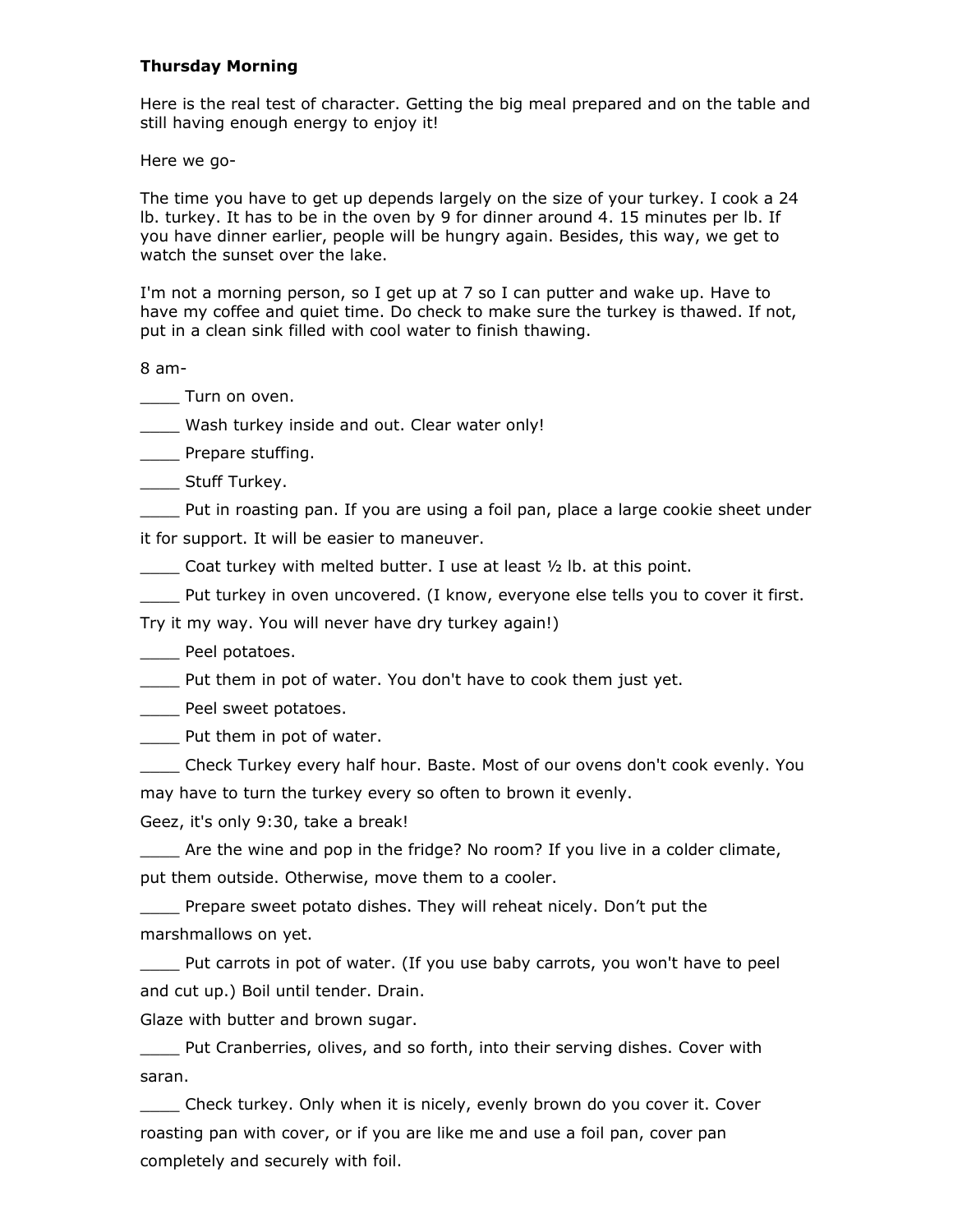Set table.

\_\_\_\_ Wash all of the dishes that have accumulated to this point.

Take a shower. Get yourself ready, except for final clothing change.

1 hour before turkey comes out:

\_\_\_\_ Make mashed potatoes.

\_\_\_\_ Make Gravy.

\_\_\_\_ Make green bean casserole - set aside

\_\_\_\_\_ Make corn casserole - set aside

½ hour before turkey comes out:

\_\_\_\_ Change clothes. (an apron comes in handy now)

\_\_\_\_ If you are making the mashed sweet potato dish, reheat and top with marshmallows.

\_\_\_\_ If you've chosen fresh green beans with almonds instead of the green bean casserole - Steam Green Beans until crisp-tender- about 15 minutes. Watch carefully and do not overcook. Take out of steamer basket and put directly in pot. Melt about 1 tablespoon butter and toss to coat well. Toss in almonds. Cover.

The Final Dash

Take Turkey out. Set aside for at least 15 minutes before attempting to cut.

Put Green bean and corn casseroles in oven

\_\_\_\_ Start warming up all of the foods so they will be served hot.

\_\_\_\_ Put sweet potatoes in oven to brown marshmallows.

\_\_\_\_ Put rolls in the oven. (I like croissants because you don't have to do this!)

Time to start getting it on the table!